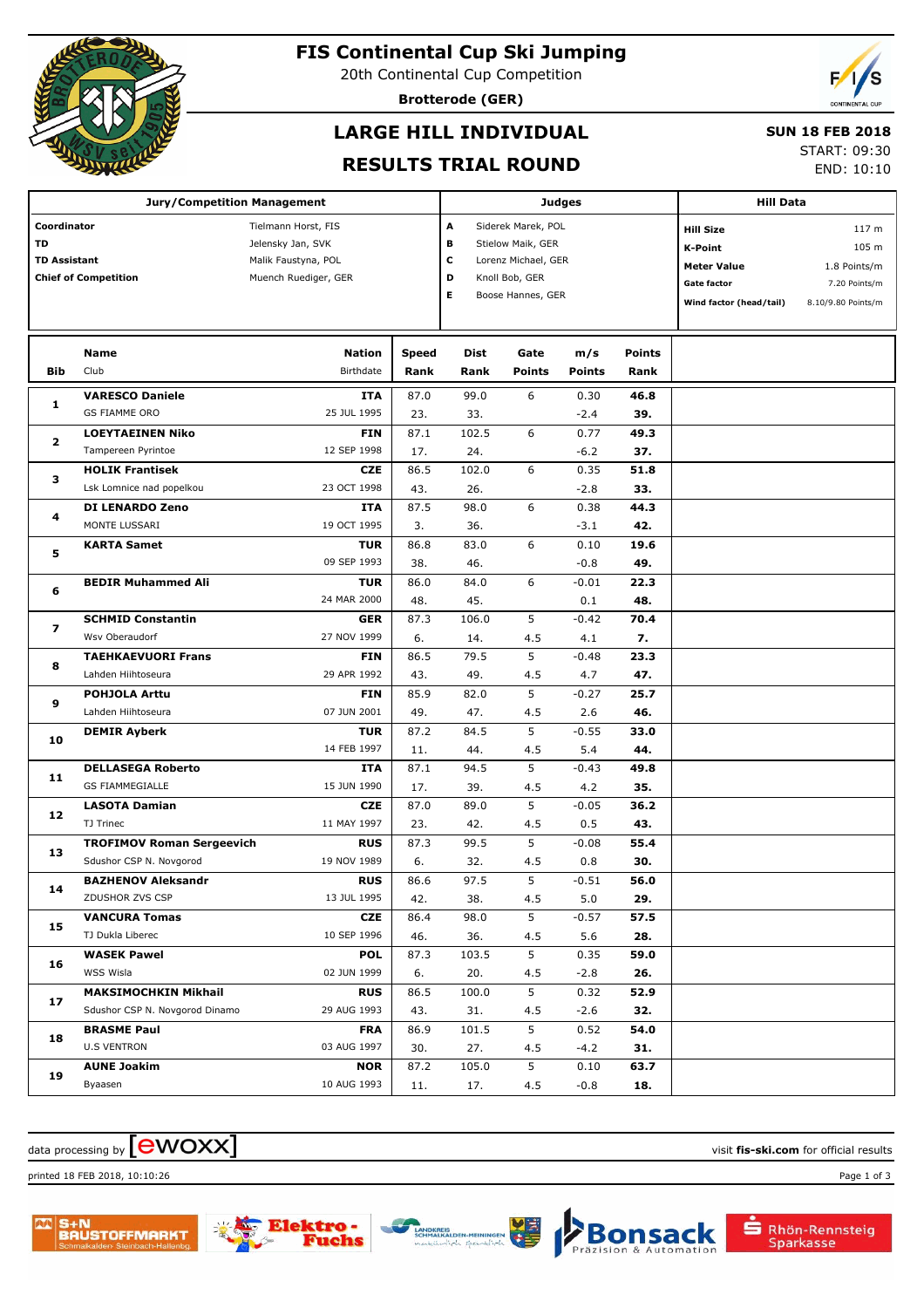

# **FIS Continental Cup Ski Jumping**

20th Continental Cup Competition

**Brotterode (GER)**

# **LARGE HILL INDIVIDUAL**

#### **SUN 18 FEB 2018**

#### **RESULTS TRIAL ROUND**

START: 09:30 END: 10:10

|     | Name                             | <b>Nation</b> | <b>Speed</b> | Dist  | Gate          | m/s           | Points |  |
|-----|----------------------------------|---------------|--------------|-------|---------------|---------------|--------|--|
| Bib | Club                             | Birthdate     | Rank         | Rank  | <b>Points</b> | <b>Points</b> | Rank   |  |
|     | <b>ROCH DUPLAND Thomas</b>       | <b>FRA</b>    | 86.9         | 82.0  | 5             | $-0.47$       | 27.7   |  |
| 20  | Saint Gervais                    | 03 FEB 1996   | 30.          | 47.   | 4.5           | 4.6           | 45.    |  |
|     | <b>SAKALA Filip</b>              | <b>CZE</b>    | 87.0         | 94.5  | 5             | $-0.43$       | 49.8   |  |
| 21  | Tj Frenstat pod radhostem        | 21 MAY 1996   | 23.          | 39.   | 4.5           | 4.2           | 35.    |  |
|     | <b>LEITNER Clemens</b>           | <b>AUT</b>    | 87.2         | 106.5 | 5             | $-0.44$       | 71.5   |  |
| 22  | Nordic Team Absam-Tirol          | 07 NOV 1998   | 11.          | 10.   | 4.5           | 4.3           | 6.     |  |
| 23  | <b>SCHULER Andreas</b>           | SUI           | 86.9         | 101.0 | 5             | $-0.23$       | 59.6   |  |
|     | Einsiedeln                       | 30 DEC 1995   | 30.          | 29.   | 4.5           | 2.3           | 25.    |  |
|     | <b>POPPINGER Manuel</b>          | <b>AUT</b>    | 86.8         | 98.5  | 5             | $-0.54$       | 58.1   |  |
| 24  | SV Innsbruck-Bergisel-Tirol      | 19 MAY 1989   | 38.          | 34.   | 4.5           | 5.3           | 27.    |  |
|     | <b>HOFFMANN Felix</b>            | <b>GER</b>    |              |       |               |               |        |  |
| 25  | SWV Goldlauter                   | 14 OCT 1997   |              |       |               |               |        |  |
|     | <b>EGLOFF Luca</b>               | SUI           | 87.3         | 89.0  | 5             | $-1.11$       | 46.6   |  |
| 26  | Grabserberg                      | 06 JUN 1995   | 6.           | 42.   | 4.5           | 10.9          | 41.    |  |
|     | <b>PEIER Killian</b>             | SUI           | 87.1         | 100.5 | 5             | $-0.64$       | 62.7   |  |
| 27  | Vallee du Joux                   | 28 MAR 1995   | 17.          | 30.   | 4.5           | 6.3           | 21.    |  |
|     | <b>WOLNY Jakub</b>               | <b>POL</b>    | 87.1         | 106.5 | 5             | $-0.33$       | 70.4   |  |
| 28  | LKS Klimczok Bystra              | 15 MAY 1995   | 17.          | 10.   | 4.5           | 3.2           | 7.     |  |
|     | <b>BJOERENG Joacim Oedegaard</b> | <b>NOR</b>    | 87.3         | 108.5 | 5             | 0.11          | 69.9   |  |
| 29  | Roeykenhopp                      | 14 DEC 1995   | 6.           | 5.    | 4.5           | $-0.9$        | 10.    |  |
| 30  | <b>BAER Moritz</b>               | <b>GER</b>    | 87.0         | 103.5 | 5             | 0.08          | 61.2   |  |
|     | SF Gmund-Duernbach               | 16 MAY 1997   | 23.          | 20.   | 4.5           | $-0.6$        | 23.    |  |
| 31  | <b>KANTYKA Przemyslaw</b>        | <b>POL</b>    |              |       |               |               |        |  |
|     | LKS Klimczok Bystra              | 15 DEC 1996   |              |       |               |               |        |  |
| 32  | <b>ZUPANCIC Miran</b>            | <b>SLO</b>    | 87.5         | 102.5 | 5             | $-0.21$       | 62.1   |  |
|     | SK Zagorje                       | 11 NOV 1989   | 3.           | 24.   | 4.5           | 2.1           | 22.    |  |
|     | <b>GRANERUD Halvor Egner</b>     | <b>NOR</b>    | 86.9         | 110.5 | 5             | $-0.10$       | 75.4   |  |
| 33  | Asker Skiklubb                   | 29 MAY 1996   | 30.          | 4.    | 4.5           | 1.0           | 4.     |  |
|     | <b>PASCHKE Pius</b>              | <b>GER</b>    |              |       |               |               |        |  |
| 34  | WSV Kiefersfelden                | 20 MAY 1990   |              |       |               |               |        |  |
|     | <b>HAMANN Martin</b>             | <b>GER</b>    | 87.0         | 101.5 | 5             | 0.85          | 51.3   |  |
| 35  | SG Nickelhuette Aue              | 10 APR 1997   | 23.          | 27.   | 4.5           | $-6.9$        | 34.    |  |
| 36  | <b>HUBER Stefan</b>              | <b>AUT</b>    | 86.4         | 98.5  | 5             | 0.55          | 48.3   |  |
|     | SC Seekirchen-Salzburg           | 08 MAR 1994   | 46.          | 34.   | 4.5           | $-4.5$        | 38.    |  |
| 37  | <b>WOHLGENANNT Ulrich</b>        | <b>AUT</b>    | 87.1         | 104.0 | 5             | 0.31          | 60.2   |  |
|     | SK Kehlegg-Vorarlberg            | 01 AUG 1994   | 17.          | 19.   | 4.5           | $-2.5$        | 24.    |  |
| 38  | <b>ZNISZCZOL Aleksander</b>      | <b>POL</b>    | 87.0         | 103.0 | 5             | $-0.21$       | 63.0   |  |
|     | WSS Wisla                        | 08 MAR 1994   | 23.          | 22.   | 4.5           | 2.1           | 20.    |  |
| 39  | <b>TEPES Jurij</b>               | <b>SLO</b>    | 87.2         | 107.0 | 5             | 0.42          | 64.7   |  |
|     | SD Dolomiti                      | 14 FEB 1989   | 11.          | 7.    | 4.5           | $-3.4$        | 15.    |  |
| 40  | <b>ALTENBURGER Florian</b>       | <b>AUT</b>    | 87.1         | 114.5 | 5             | 0.23          | 79.7   |  |
|     | SC Seekirchen-Salzburg           | 02 NOV 1993   | 17.          | 1.    | 4.5           | -1.9          | 1.     |  |
| 41  | <b>RINGEN Sondre</b>             | <b>NOR</b>    | 86.9         | 105.0 | 5             | 0.01          | 64.4   |  |
|     | Baekkelagets SK                  | 09 OCT 1996   | 30.          | 17.   | 4.5           | -0.1          | 17.    |  |
| 42  | <b>HUBER Daniel</b>              | <b>AUT</b>    | 86.9         | 114.5 | 5             | 0.74          | 75.6   |  |
|     | SC Seekirchen-Salzburg           | 02 JAN 1993   | 30.          | 1.    | 4.5           | -6.0          | З.     |  |
| 43  | <b>KRANJEC Robert</b>            | <b>SLO</b>    | 86.9         | 113.5 | 5             | 0.68          | 74.3   |  |
|     | SK Triglav Kranj                 | 16 JUL 1981   | 30.          | 3.    | 4.5           | $-5.5$        | 5.     |  |
|     |                                  |               |              |       |               |               |        |  |

 $\alpha$  data processing by  $\boxed{\text{ewOX}}$ 

printed 18 FEB 2018, 10:10:26 Page 2 of 3